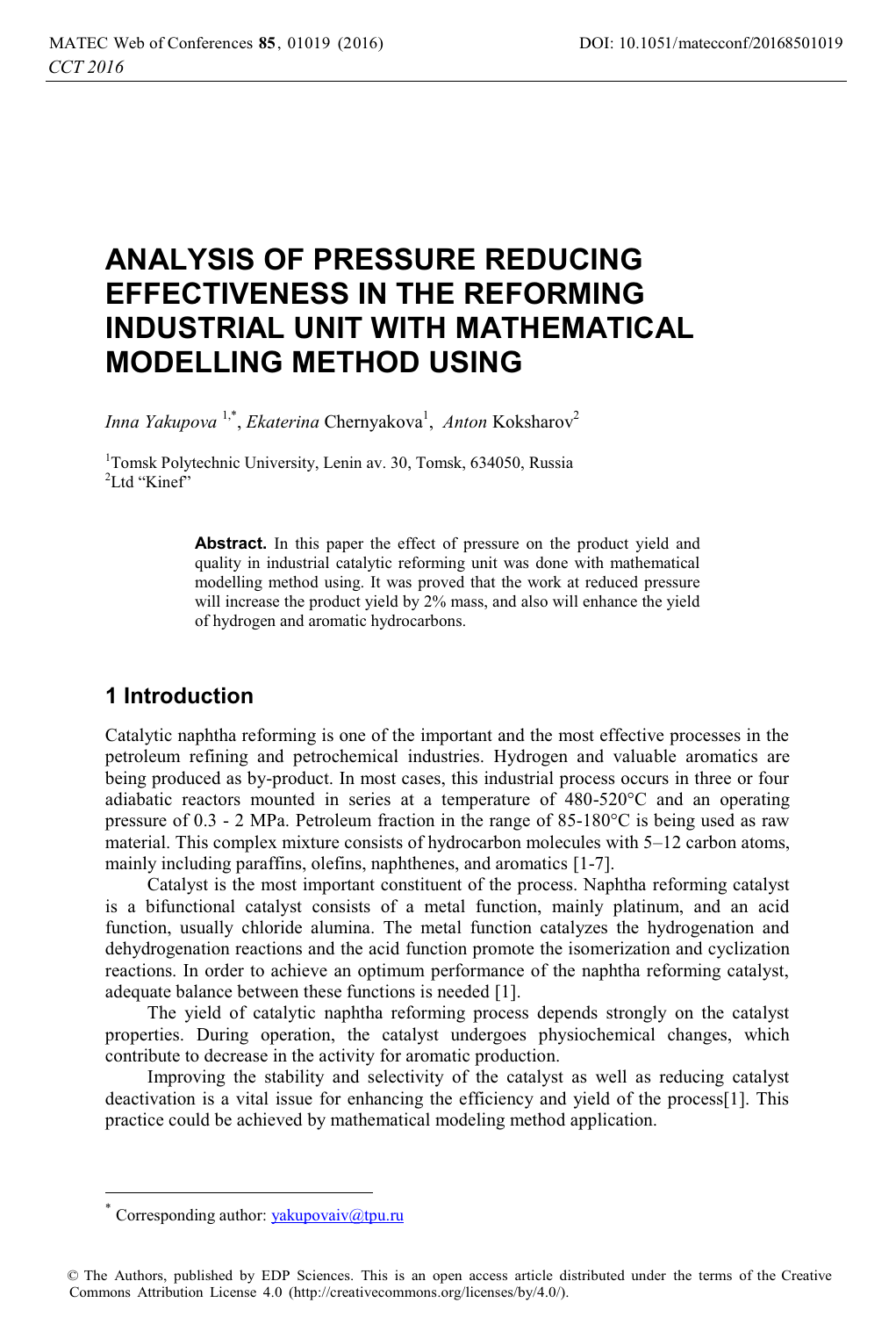### **2 Materials and methods**

Catalytic reforming unit L-35-11/450K with a preliminary hydro-treating is an important subject of "Komsomolsk Refinery" JSC in the Far East of Russia [8].

Foreign catalyst charge PR-9 («Criterion» company) has proven to be appropriate in operation and ensure high specified quality yield. Results of catalyst work were modeled on the mathematical model, and the results of the pressure effect on the main industrial process indicators were predicted.

In the catalytic naphtha reforming process, coke formation is the most important cause of the catalyst deactivation. It's showed on the Figure1 that the existence of formation and hydrogenation of unsaturated intermediate products of compaction is possible. Therefore, under certain conditions coke formation doesn't occur, because resins and asphaltenes (previous substances of coke) can be hydrogenated to hydrocarbons or be in equilibrium with gas-phase reaction medium. Thus, controlling of feed temperature in reactor, it could be possible to provide process operation mode with the existence of equilibrium of formation and hydrogenation of coke structures [9, 10].



**Fig.2.** Formalized scheme hydrocarbon conversions  $C8 - C12$ :  $G - gas$ ; n-P – normal paraffins; iso-P – izoparaffins;  $N_6$  – cyclohexanes;  $N_5$  – cyclopentanes; Ar – aromatic

hydrocarbons; UICP - unsaturated intermediate products of compaction

But it's difficult to realize in practice, because it's required to obtain the final highoctane product, so there is an objective need for deviations from thermodynamic equilibrium. As a result, accumulation of unsaturated intermediate products of compaction occurs. However, the solution of very important industrial problem – how to find desired catalyst – is based on this contradiction [7].

The studies have been carried out using a mathematical model, which enables to consider physical and chemical laws of hydrocarbons conversion on the catalyst surface [12-14], and changes in the composition feedstock. The results of chromatographic analysis of the hydrocarbon feedstock composition, technological modes of production unit operation were used as initial data.

$$
\begin{cases}\nG\left(\frac{\partial C_i}{\partial z} + \frac{\partial C_i}{\partial V}\right) = \sum_{j=1}^m W_j \\
G\left(\frac{\partial T}{\partial z} + \frac{\partial T}{\partial V}\right) = -\frac{1}{C_p^{mix}} \sum_{j=1}^m Q_j W_i\n\end{cases}
$$

The initial conditions:  $Z=0$ ,  $C=0$ ,  $T=0$ ,  $V=0$ ,  $C=-C=0$  (at the reactor entrance), if  $Z=0$ , T=Ten, where Ci – a concentration of the i-th component, mol/m3; T – temperature;  $Z - a$ raw material volume, m<sup>3</sup>; Wj – j-th reaction heat, mol/(m<sup>3</sup>·m); V – a volume of the catalyst layer, m3; G – a raw material flow rate, m3/h; Qj – j-th reaction heat, J/mol; Cpmix – a heat capacity of mixture, J/mol.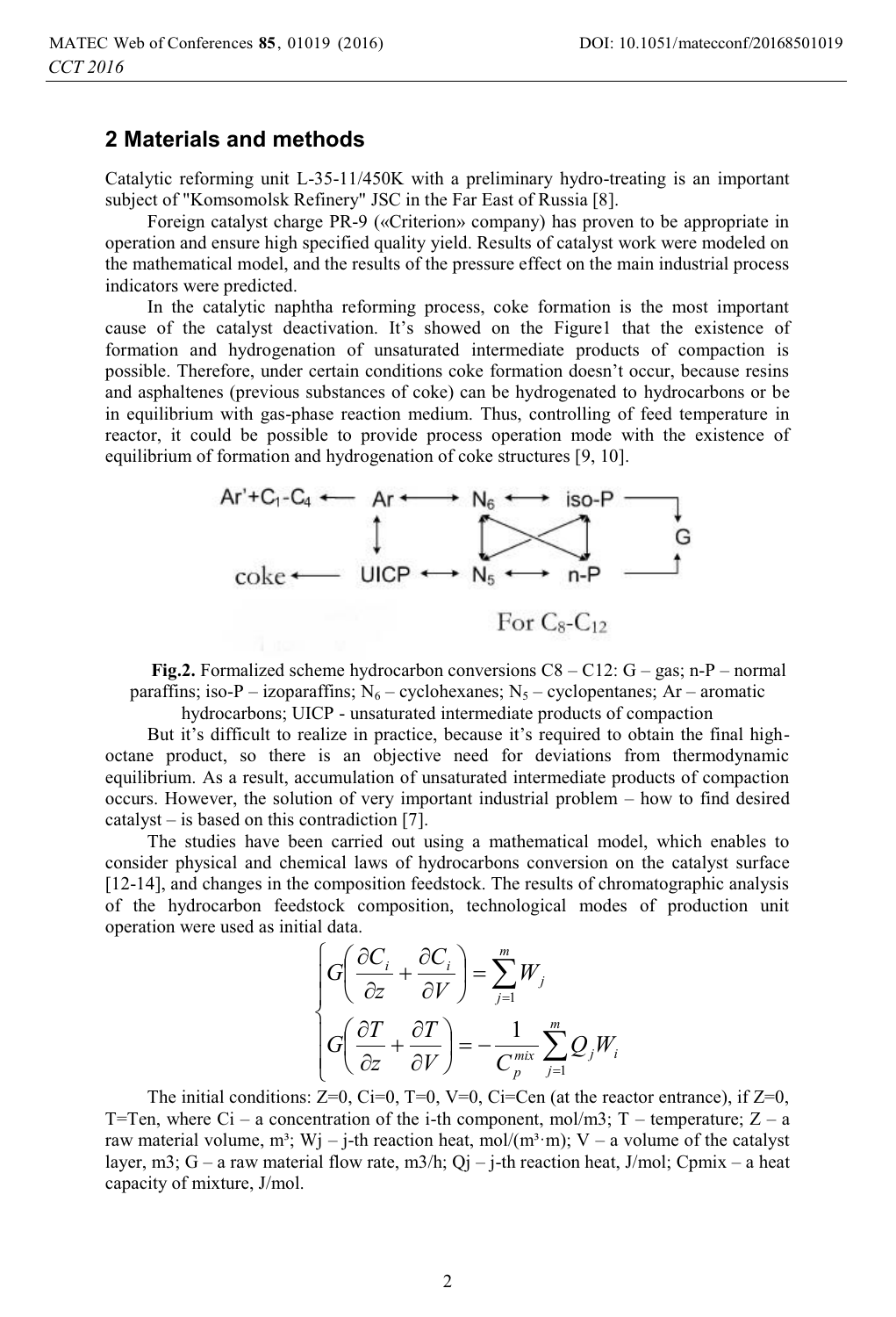## **3 Results**

Using the mathematical model described above results of previously catalyst charge PR-9 were analyzed (Fig. 3). Also the catalyst activity changes during 2 previous work cycles are performed.



**Fig.3.** The comparison of catalyst current activity in different work periods

 The rate of the catalyst activity change in previous cycle is slightly different on the dynamics of the current what could be compared with changes in the feedstock composition and catalyst aging.

 The difference in the rate of coke accumulation (Fig.4) in the cycles is directly related to differences in technological modes of industrial plant operation.



**Fig.4.** Coke accumulation on the catalyst in different work periods

Product output (Fig. 5) during all cycles remains quite high and ranges from 80 to 90% mass. The juddering changes product output confirm changes in the composition of the feedstock in this work period.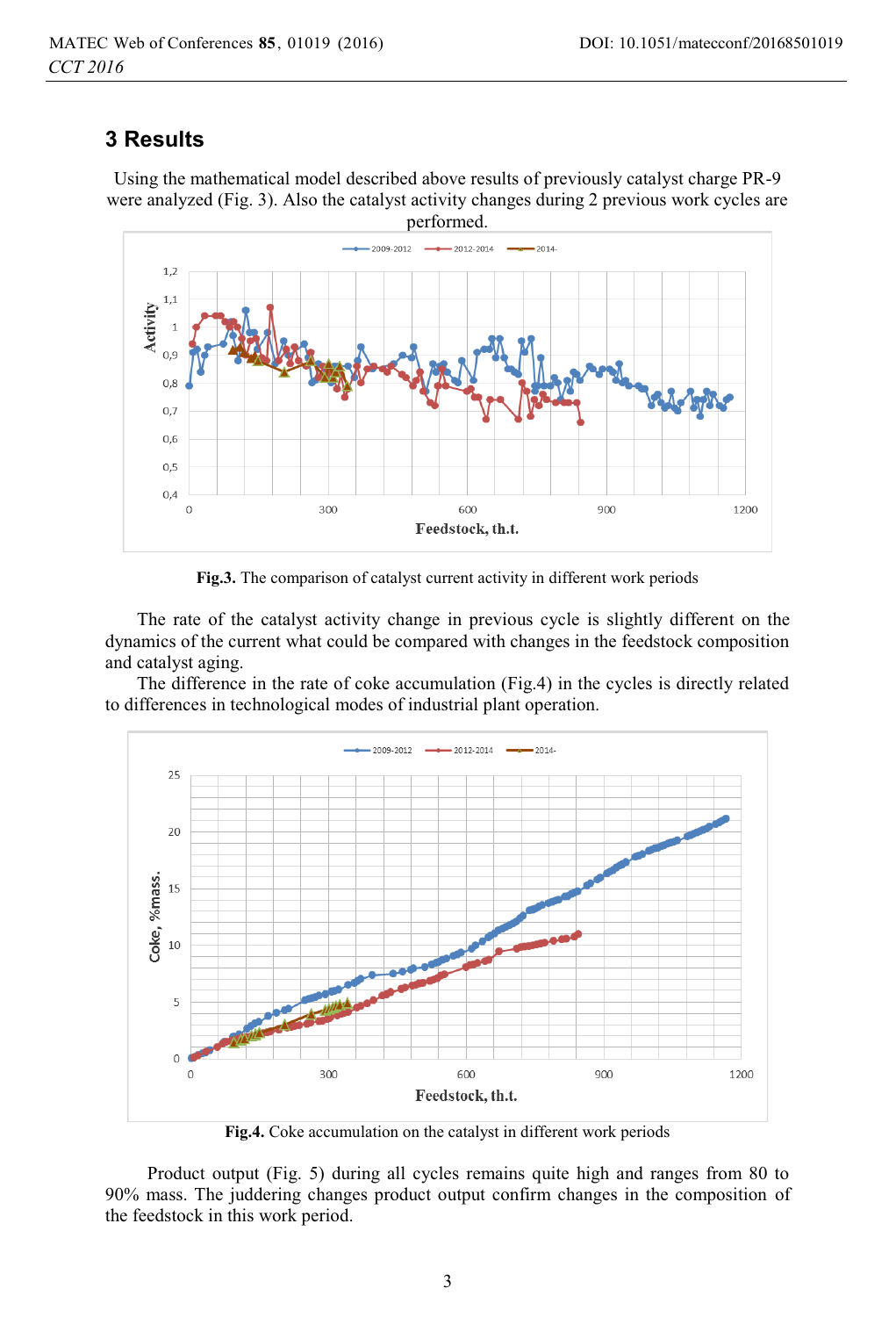

**Fig.5.** Product output in different work periods

The strategy of reforming technology improving goes hand in hand with a pressure reduction. However, with the pressure decreasing the coke deposition on the catalyst and the catalyst deactivation rate increase. For this reason, the reforming process with a fixed bed catalyst is not carried out at a pressure lower than 1.4 - 1.5 MPa. With a mathematical model using the pressure effect on the product yield and quality was analyzed. The results obtained are performed in Table 1.

| Pressure, Mna                   | $P=1.7$ | $P=1.6$ | $P=1.5$ | $P=1.4$ | $P=1.3$ | $P=1,2$ |
|---------------------------------|---------|---------|---------|---------|---------|---------|
| Octane number (research method) | 92.9    | 92.9    | 93      | 93.1    | 93.1    | 93,2    |
| Aromatics, % mass.              | 60.32   | 60.27   | 60.22   | 60.22   | 60.25   | 60.18   |
| Hydrogen output, %              | 1.67    | 1.63    | l.59    | 1.55    | 1.51    | 1,47    |
| Coke, %mass.                    | 4.03    | 4.05    | 4.08    | 4.18    | 4.26    | 4,31    |
| Product yield, %mass.           | 86,68   | 87.06   | 87.44   | 87,79   | 88,13   | 88,53   |

**Table 1.** Pressure effect on the product yield and quality with PR-9 using

The operating pressure deacreasing of the reforming process promotes its selectivity, favors the naphthenes dehydrogenation and paraffins dehydrocyclization reactions, and hydrocracking and hydrogenolysis side reactions inhibiting. Wherein pressure decreasing increases coke formation in the reactor according to the Le Chatelier's principle (Table 1).

### **4 Conclusion**

With the mathematical modeling method using the calculations of PR-9 industrial characteristics have been done, as well as the effect of pressure on the quality of the product has been carried out.

From the results of studies it can be concluded that the catalyst over several cycles provides a high yield of quality product. Reduced pressure promotes the process target reaction, which leads to selectivity increasing, which in its turn promotes quality product, hydrogen and aromatics increasing. With the pressure reduction the rate of coke formation will increase, so the pressure is not recommended to drop below 1.4 MPa.